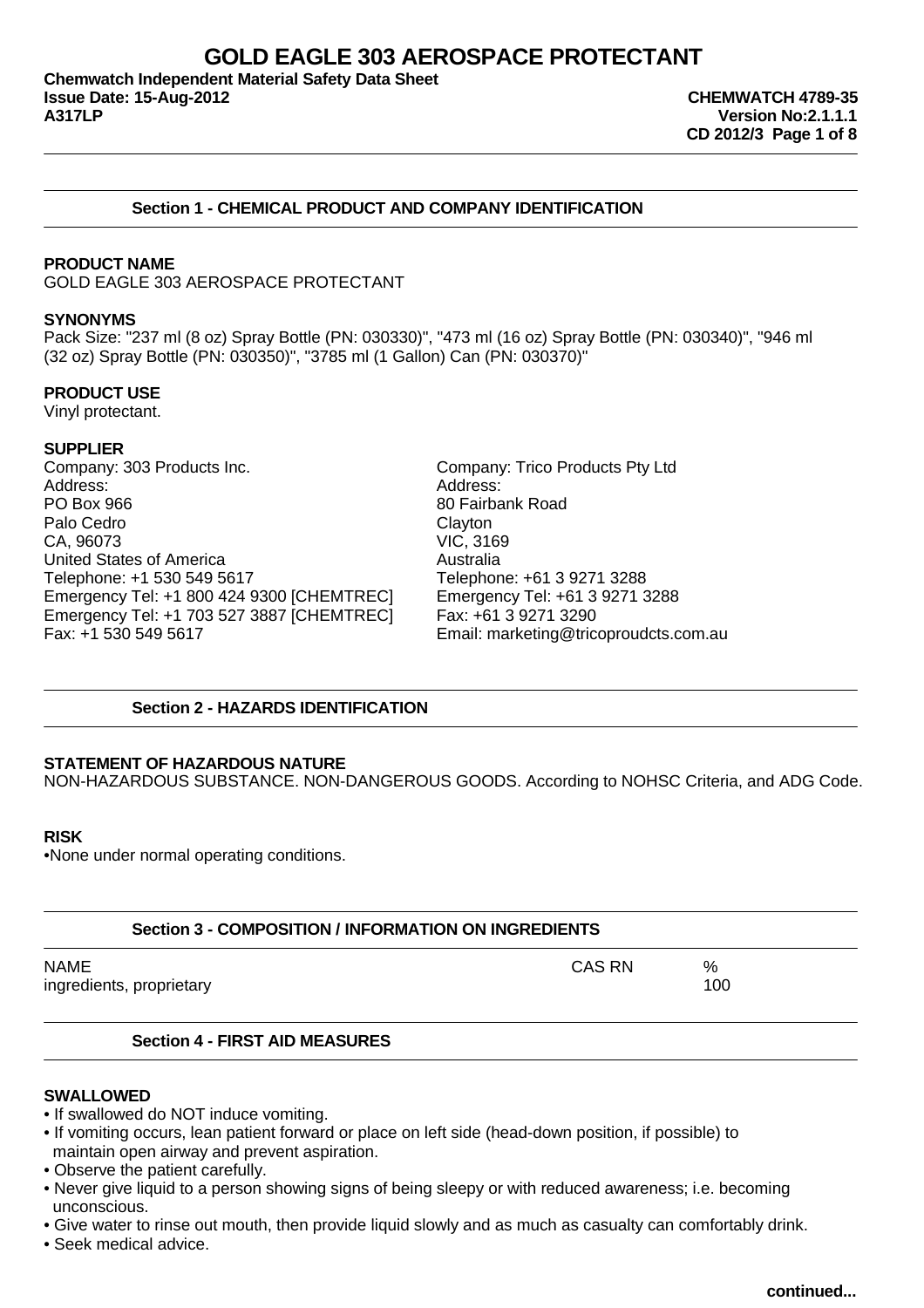**Chemwatch Independent Material Safety Data Sheet Issue Date: 15-Aug-2012 CHEMWATCH 4789-35 A317LP Version No:2.1.1.1**

**CD 2012/3 Page 2 of 8 Section 4 - FIRST AID MEASURES**

# **EYE**

- $\blacksquare$  If this product comes in contact with the eyes:
- Wash out immediately with fresh running water.
- Ensure complete irrigation of the eye by keeping eyelids apart and away from eye and moving the eyelids by occasionally lifting the upper and lower lids.
- Seek medical attention without delay; if pain persists or recurs seek medical attention.
- Removal of contact lenses after an eye injury should only be undertaken by skilled personnel.

# **SKIN**

■ If skin contact occurs:

- Immediately remove all contaminated clothing, including footwear.
- Flush skin and hair with running water (and soap if available).
- Seek medical attention in event of irritation.

# **INHALED**

- If fumes, aerosols or combustion products are inhaled remove from contaminated area.
- Other measures are usually unnecessary.

# **NOTES TO PHYSICIAN**

■ Treat symptomatically.

# **Section 5 - FIRE FIGHTING MEASURES**

# **EXTINGUISHING MEDIA**

- Water spray or fog.
- Foam.
- Dry chemical powder.
- BCF (where regulations permit).
- Carbon dioxide.

# **FIRE FIGHTING**

- Alert Fire Brigade and tell them location and nature of hazard.
- Wear full body protective clothing with breathing apparatus.
- Prevent, by any means available, spillage from entering drains or water course.
- Use water delivered as a fine spray to control fire and cool adjacent area.
- Avoid spraying water onto liquid pools.
- DO NOT approach containers suspected to be hot.
- Cool fire exposed containers with water spray from a protected location.
- If safe to do so, remove containers from path of fire.

# **FIRE/EXPLOSION HAZARD**

- Non combustible.
- Not considered to be a significant fire risk.
- Expansion or decomposition on heating may lead to violent rupture of containers.
- Decomposes on heating and may produce toxic fumes of carbon monoxide (CO).
- May emit acrid smoke.

Other decomposition products include: carbon dioxide (CO2), other pyrolysis products typical of burning organic material.

May emit corrosive fumes.

# **FIRE INCOMPATIBILITY**

• Avoid contamination with oxidising agents i.e. nitrates, oxidising acids, chlorine bleaches, pool chlorine etc. as ignition may result.

**HAZCHEM**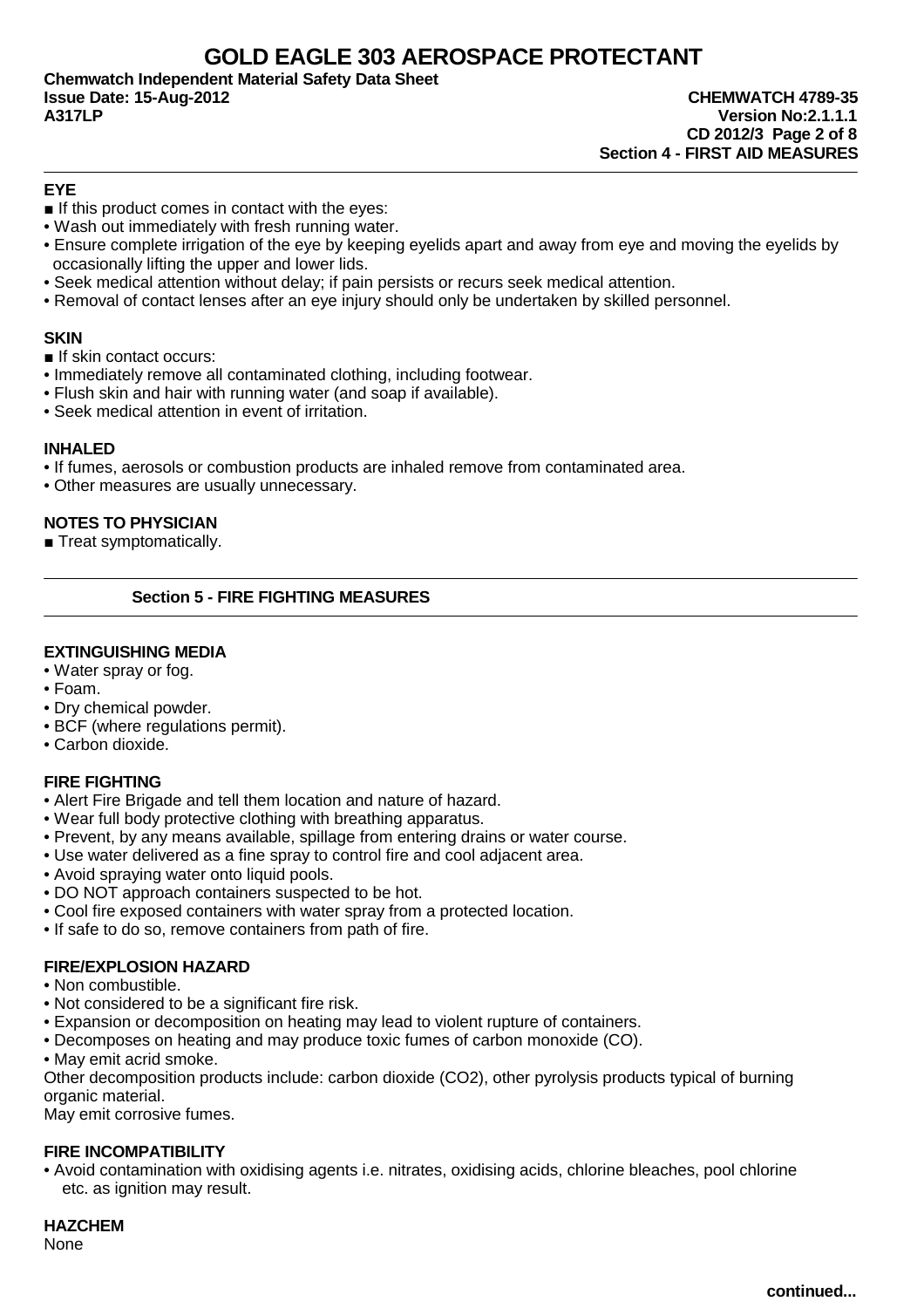**Chemwatch Independent Material Safety Data Sheet Issue Date: 15-Aug-2012 CHEMWATCH 4789-35**

**A317LP Version No:2.1.1.1 CD 2012/3 Page 3 of 8**

# **Section 6 - ACCIDENTAL RELEASE MEASURES**

# **MINOR SPILLS**

- Remove all ignition sources.
- Clean up all spills immediately.
- Avoid breathing vapours and contact with skin and eyes.
- Control personal contact with the substance, by using protective equipment.
- Contain and absorb spill with sand, earth, inert material or vermiculite.
- Wipe up.
- Place in a suitable, labelled container for waste disposal.

# **MAJOR SPILLS**

- Moderate hazard.
- Clear area of personnel and move upwind.
- Alert Fire Brigade and tell them location and nature of hazard.
- Wear breathing apparatus plus protective gloves.
- Prevent, by any means available, spillage from entering drains or water course.
- No smoking, naked lights or ignition sources.
- Increase ventilation.
- Stop leak if safe to do so.
- Contain spill with sand, earth or vermiculite.
- Collect recoverable product into labelled containers for recycling.
- Absorb remaining product with sand, earth or vermiculite.
- Collect solid residues and seal in labelled drums for disposal.
- Wash area and prevent runoff into drains.
- If contamination of drains or waterways occurs, advise emergency services.

# **Personal Protective Equipment advice is contained in Section 8 of the MSDS.**

# **Section 7 - HANDLING AND STORAGE**

# **PROCEDURE FOR HANDLING**

- DO NOT allow clothing wet with material to stay in contact with skin.
- Limit all unnecessary personal contact.
- Wear protective clothing when risk of exposure occurs.
- Use in a well-ventilated area.
- When handling DO NOT eat, drink or smoke.
- Always wash hands with soap and water after handling.
- Avoid physical damage to containers.
- Use good occupational work practice.
- Observe manufacturer's storage and handling recommendations contained within this MSDS.

# **SUITABLE CONTAINER**

- Metal can or drum
- Packaging as recommended by manufacturer.
- Check all containers are clearly labelled and free from leaks.

# **STORAGE INCOMPATIBILITY**

- Avoid reaction with oxidising agents.
- Avoid strong bases.

# **STORAGE REQUIREMENTS**

- Store in original containers.
- Keep containers securely sealed.
- Store in a cool, dry, well ventilated area.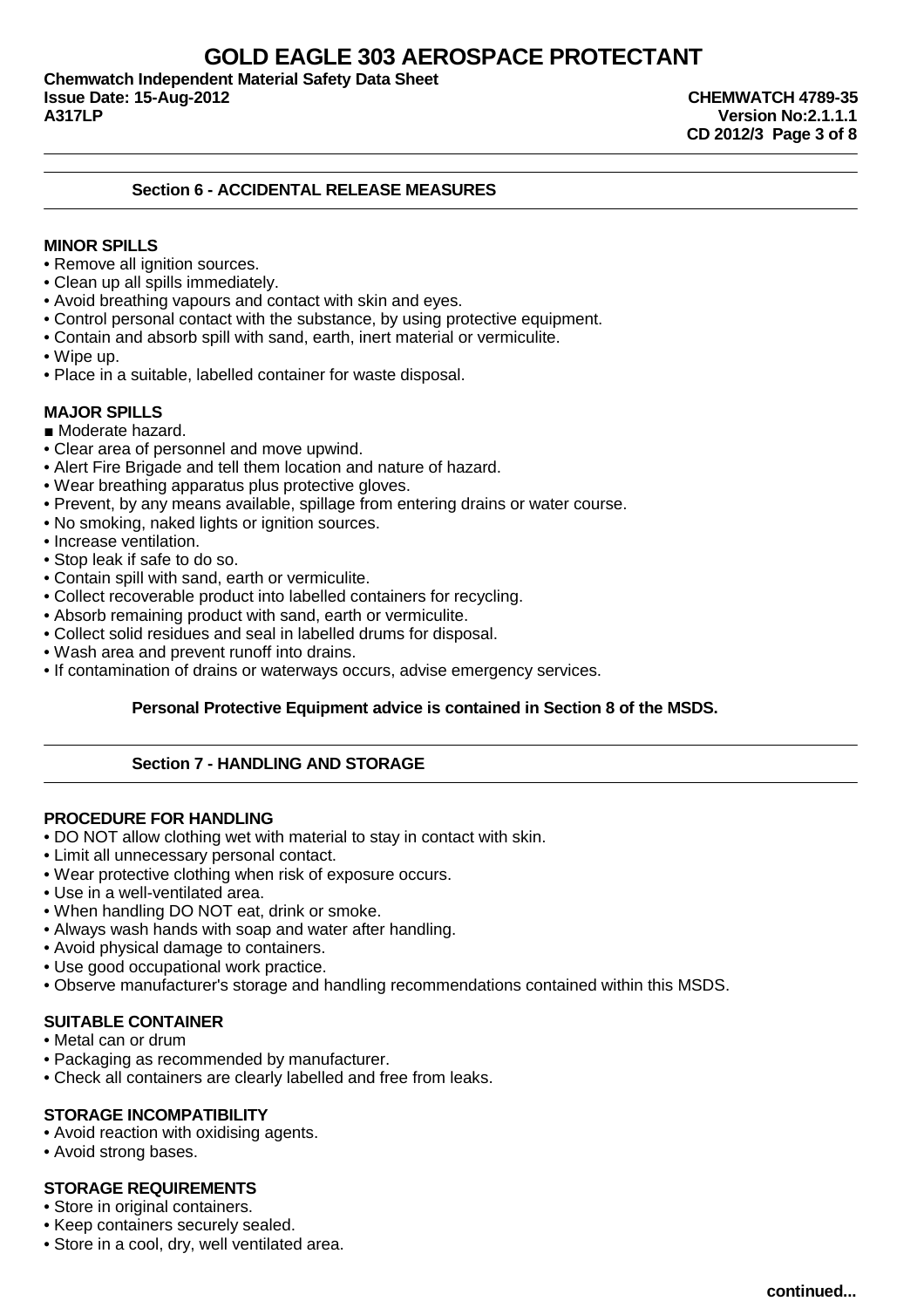**Chemwatch Independent Material Safety Data Sheet Issue Date: 15-Aug-2012 CHEMWATCH 4789-35 A317LP Version No:2.1.1.1**

- DO NOT allow to freeze.
- Store away from incompatible materials.
- Protect containers against physical damage and check regularly for leaks.
- Observe manufacturer's storage and handling recommendations contained within this MSDS.

# **Section 8 - EXPOSURE CONTROLS / PERSONAL PROTECTION**

# **EXPOSURE CONTROLS**

#### **MATERIAL DATA**

GOLD EAGLE 303 AEROSPACE PROTECTANT: None assigned.

# **PERSONAL PROTECTION**

### **EYE**

- Safety glasses with side shields.
- Chemical goggles.
- Contact lenses may pose a special hazard; soft contact lenses may absorb and concentrate irritants. A written policy document, describing the wearing of lens or restrictions on use, should be created for each workplace or task. This should include a review of lens absorption and adsorption for the class of chemicals in use and an account of injury experience. Medical and first-aid personnel should be trained in their removal and suitable equipment should be readily available. In the event of chemical exposure, begin eye irrigation immediately and remove contact lens as soon as practicable. Lens should be removed at the first signs of eye redness or irritation - lens should be removed in a clean environment only after workers have washed hands thoroughly. [CDC NIOSH Current Intelligence Bulletin 59], [AS/NZS 1336 or national equivalent].

# **HANDS/FEET**

- Wear chemical protective gloves, eg. PVC.
- Wear safety footwear or safety gumboots, eg. Rubber.

The selection of the suitable gloves does not only depend on the material, but also on further marks of quality which vary from manufacturer to manufacturer. Where the chemical is a preparation of several substances, the resistance of the glove material can not be calculated in advance and has therefore to be checked prior to the application.

The exact break through time for substances has to be obtained from the manufacturer of the protective gloves and

has to be observed when making a final choice.

Suitability and durability of glove type is dependent on usage. Important factors in the selection of gloves include:

- frequency and duration of contact,
- chemical resistance of glove material,
- glove thickness and
- dexterity

Select gloves tested to a relevant standard (e.g. Europe EN 374, US F739, AS/NZS 2161.1 or national equivalent).

- When prolonged or frequently repeated contact may occur, a glove with a protection class of 5 or higher (breakthrough time greater than 240 minutes according to EN 374, AS/NZS 2161.10.1 or national equivalent) is recommended.
- When only brief contact is expected, a glove with a protection class of 3 or higher (breakthrough time greater than 60 minutes according to EN 374, AS/NZS 2161.10.1 or national equivalent) is recommended.
- Contaminated gloves should be replaced.

Gloves must only be worn on clean hands. After using gloves, hands should be washed and dried thoroughly. Application of a non-perfumed moisturiser is recommended.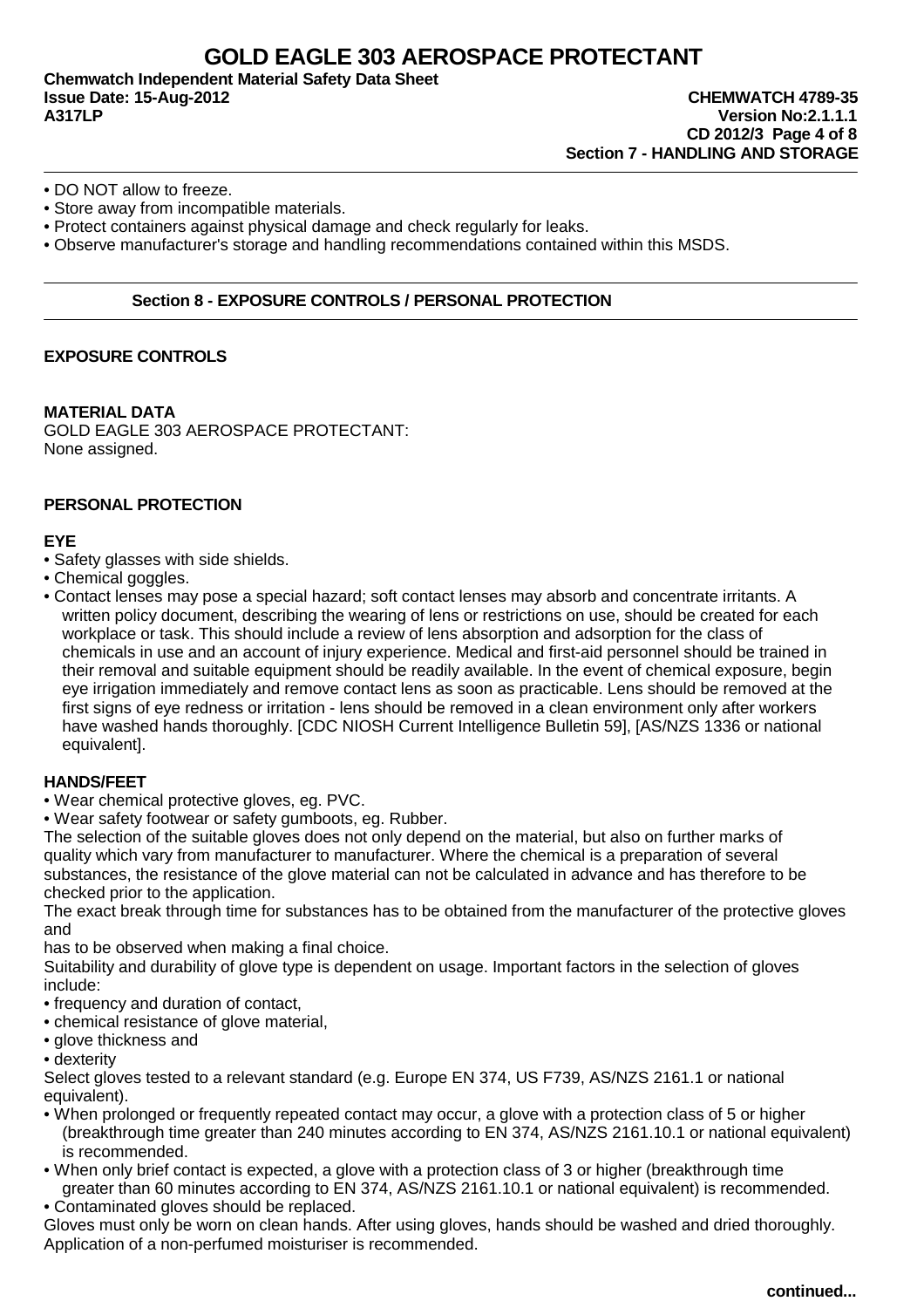**Chemwatch Independent Material Safety Data Sheet**

# **OTHER**

- Overalls.
- P.V.C. apron.
- Barrier cream.
- Skin cleansing cream.
- Eye wash unit.

### **RESPIRATOR**

•Type A Filter of sufficient capacity. (AS/NZS 1716 & 1715, EN 143:2000 & 149:2001, ANSI Z88 or national equivalent)

■ Cartridge respirators should never be used for emergency ingress or in areas of unknown vapour concentrations or oxygen content. The wearer must be warned to leave the contaminated area immediately on detecting any odours through the respirator. The odour may indicate that the mask is not functioning properly, that the vapour concentration is too high, or that the mask is not properly fitted. Because of these limitations, only restricted use of cartridge respirators is considered appropriate.

The local concentration of material, quantity and conditions of use determine the type of personal protective equipment required. For further information consult site specific CHEMWATCH data (if available), or your Occupational Health and Safety Advisor.

# **ENGINEERING CONTROLS**

■ Engineering controls are used to remove a hazard or place a barrier between the worker and the hazard. Welldesigned engineering controls can be highly effective in protecting workers and will typically be independent of worker interactions to provide this high level of protection.

The basic types of engineering controls are:

Process controls which involve changing the way a job activity or process is done to reduce the risk. Enclosure and/or isolation of emission source which keeps a selected hazard "physically" away from the worker and ventilation that strategically "adds" and "removes" air in the work environment. Ventilation can remove or dilute an air contaminant if designed properly. The design of a ventilation system must match the particular process and chemical or contaminant in use.

Employers may need to use multiple types of controls to prevent employee overexposure.

General exhaust is adequate under normal operating conditions. Local exhaust ventilation may be required in specific circumstances. If risk of overexposure exists, wear approved respirator. Correct fit is essential to obtain adequate protection. Provide adequate ventilation in warehouse or closed storage areas.

# **Section 9 - PHYSICAL AND CHEMICAL PROPERTIES**

#### **APPEARANCE**

Milky white liquid with a mild odour; mixes with water.

# **PHYSICAL PROPERTIES**

Liquid. Mixes with water.

| Liquid        | Molecular Weight               | Not Applicabl |
|---------------|--------------------------------|---------------|
|               | Viscosity                      | Not Available |
| >100          | Solubility in water (g/L)      | Miscible      |
| Not Available | pH (1% solution)               | Not Available |
| Not Available | pH (as supplied)               | 7-7.9         |
| Not Available | Vapour Pressure (kPa)          | 2 @ 20C       |
| Not Available | Specific Gravity (water=1)     | $1.01 - 1.02$ |
| Not Available | <b>Relative Vapour Density</b> | 3.2           |
|               |                                |               |

Volatile Component (%vol) Not Available Evaporation Rate Not Available Not Available

Liquid **Not Applicable** Molecular Weight Not Applicable >100 Solubility in water (g/L) Miscible Not Available **pH** (1% solution) Not Available Not Available **pH** (as supplied) 7- 7.9 Not Available Vapour Pressure (kPa) 2 @ 20C Not Available Specific Gravity (water=1) 1.01-1.02<br>Not Available Specific Vapour Density 3.2 Relative Vapour Density 3.2  $(air=1)$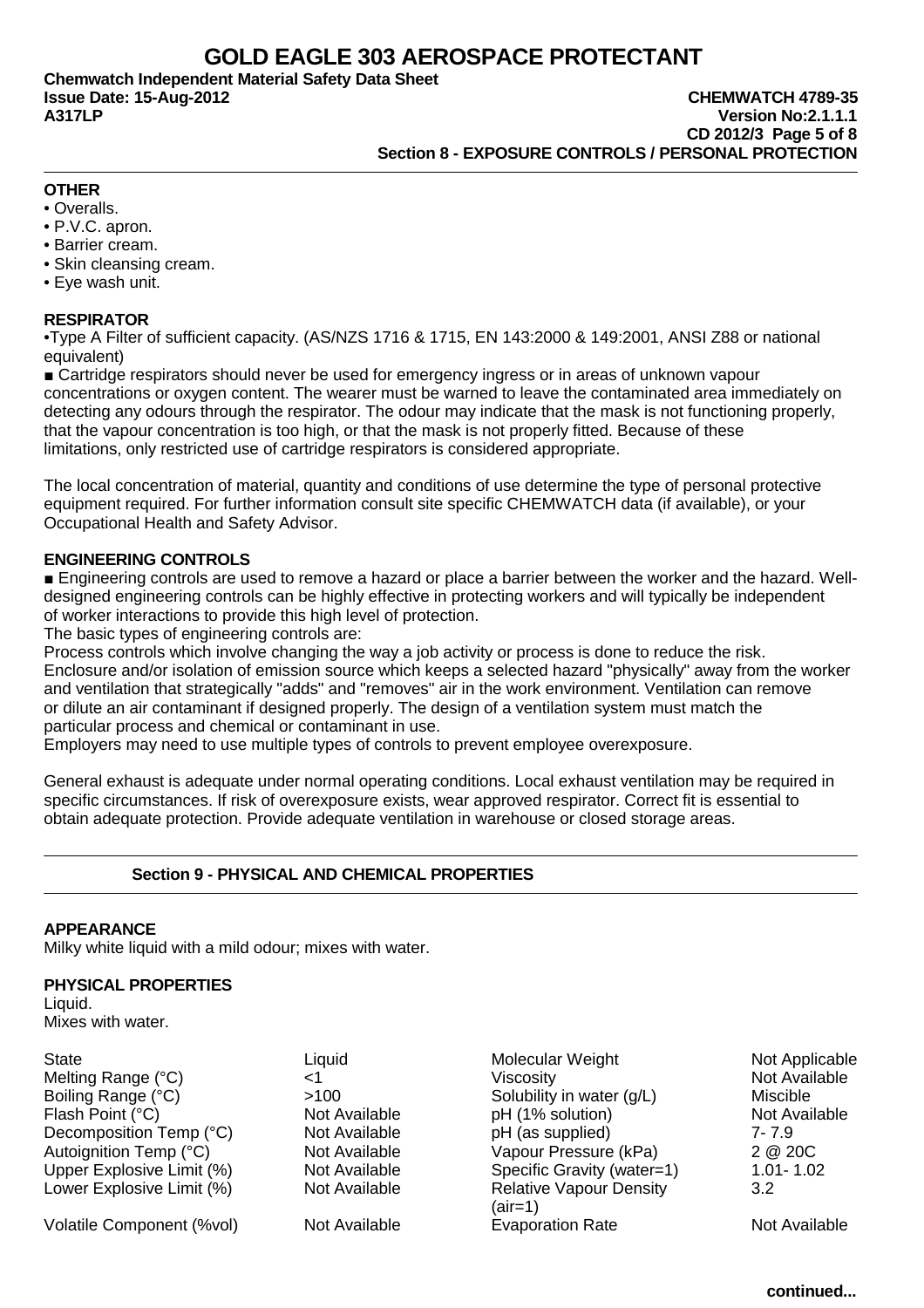**Chemwatch Independent Material Safety Data Sheet Issue Date: 15-Aug-2012 CHEMWATCH 4789-35**

**A317LP Version No:2.1.1.1 CD 2012/3 Page 6 of 8**

# **Section 10 - STABILITY AND REACTIVITY**

### **CONDITIONS CONTRIBUTING TO INSTABILITY**

• Presence of incompatible materials.

### • Product is considered stable.

• Hazardous polymerisation will not occur.

For incompatible materials - refer to Section 7 - Handling and Storage.

#### **Section 11 - TOXICOLOGICAL INFORMATION**

### **POTENTIAL HEALTH EFFECTS**

### **ACUTE HEALTH EFFECTS**

#### **SWALLOWED**

■ Accidental ingestion of the material may be damaging to the health of the individual. Ingestion may result in nausea, abdominal irritation, pain and vomiting.

### **EYE**

■ The liquid, if splashed in the eyes, may cause a burning sensation, irritation and injury.

#### **SKIN**

■ There is some evidence to suggest that this material can cause inflammation of the skin on contact in some persons.

Open cuts, abraded or irritated skin should not be exposed to this material.

Entry into the blood-stream, through, for example, cuts, abrasions or lesions, may produce systemic injury with harmful effects. Examine the skin prior to the use of the material and ensure that any external damage is suitably protected.

### **INHALED**

■ The material is not thought to produce either adverse health effects or irritation of the respiratory tract following inhalation (as classified by EC Directives using animal models). Nevertheless, adverse systemic effects have been produced following exposure of animals by at least one other route and good hygiene practice requires that exposure be kept to a minimum and that suitable control measures be used in an occupational setting.

### **CHRONIC HEALTH EFFECTS**

■ Long-term exposure to the product is not thought to produce chronic effects adverse to the health (as classified by EC Directives using animal models); nevertheless exposure by all routes should be minimised as a matter of course.

# **TOXICITY AND IRRITATION**

GOLD EAGLE 303 AEROSPACE PROTECTANT:

■ Not available. Refer to individual constituents.

# **Section 12 - ECOLOGICAL INFORMATION**

GOLD EAGLE 303 AEROSPACE PROTECTANT:

■ DO NOT discharge into sewer or waterways.

### **Ecotoxicity**

**continued...**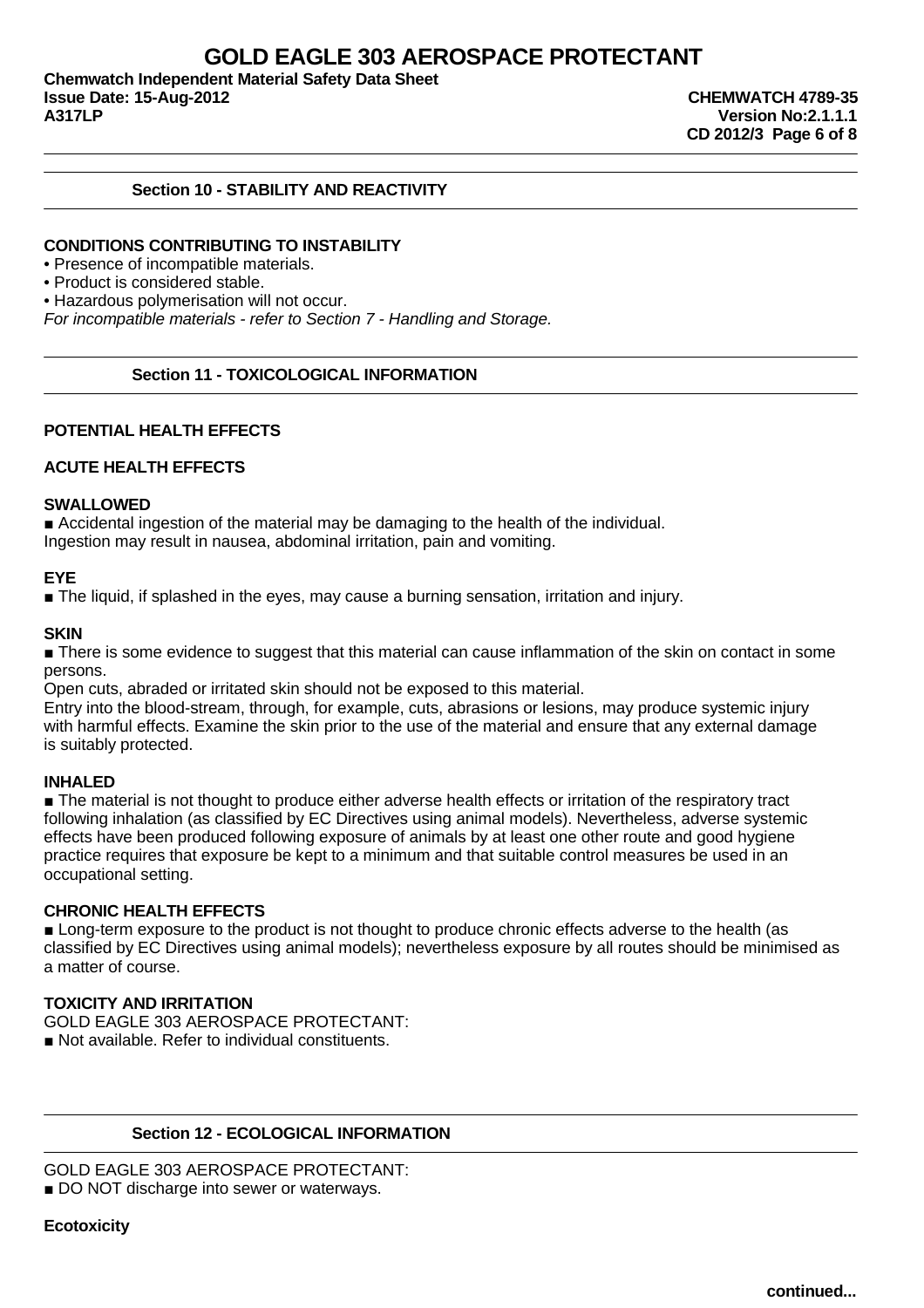**Chemwatch Independent Material Safety Data Sheet Issue Date: 15-Aug-2012 CHEMWATCH 4789-35**

**A317LP Version No:2.1.1.1 CD 2012/3 Page 7 of 8 Section 12 - ECOLOGICAL INFORMATION**

| Ingredient                             | Persistence:<br>Water/Soil | Persistence: Air     | <b>Bioaccumulation</b> | <b>Mobility</b> |
|----------------------------------------|----------------------------|----------------------|------------------------|-----------------|
| Gold Eagle 303 Aerospace<br>Protectant | No Data<br>Available       | No Data<br>Available |                        |                 |

# **Section 13 - DISPOSAL CONSIDERATIONS**

■ Legislation addressing waste disposal requirements may differ by country, state and/ or territory. Each user must refer to laws operating in their area. In some areas, certain wastes must be tracked. A Hierarchy of Controls seems to be common - the user should investigate:

- Reduction
- Reuse
- Recycling
- Disposal (if all else fails)

This material may be recycled if unused, or if it has not been contaminated so as to make it unsuitable for its intended use. If it has been contaminated, it may be possible to reclaim the product by filtration, distillation or some other means. Shelf life considerations should also be applied in making decisions of this type. Note that properties of a material may change in use, and recycling or reuse may not always be appropriate.

- DO NOT allow wash water from cleaning or process equipment to enter drains.
- It may be necessary to collect all wash water for treatment before disposal.
- In all cases disposal to sewer may be subject to local laws and regulations and these should be considered first.
- Where in doubt contact the responsible authority.
- Recycle wherever possible or consult manufacturer for recycling options.
- Consult State Land Waste Authority for disposal.
- Bury or incinerate residue at an approved site.
- Recycle containers if possible, or dispose of in an authorised landfill.

# **Section 14 - TRANSPORTATION INFORMATION**

#### **HAZCHEM:**

None (ADG7)

# NOT REGULATED FOR TRANSPORT OF DANGEROUS GOODS: ADG7, UN, IATA, IMDG

# **Section 15 - REGULATORY INFORMATION**

# POISONS SCHEDULE None

# **REGULATIONS**

**No data for Gold Eagle 303 Aerospace Protectant (CW: 4789-35)**

# **Section 16 - OTHER INFORMATION**

■ Classification of the preparation and its individual components has drawn on official and authoritative sources as well as independent review by the Chemwatch Classification committee using available literature references.

A list of reference resources used to assist the committee may be found at: www.chemwatch.net/references